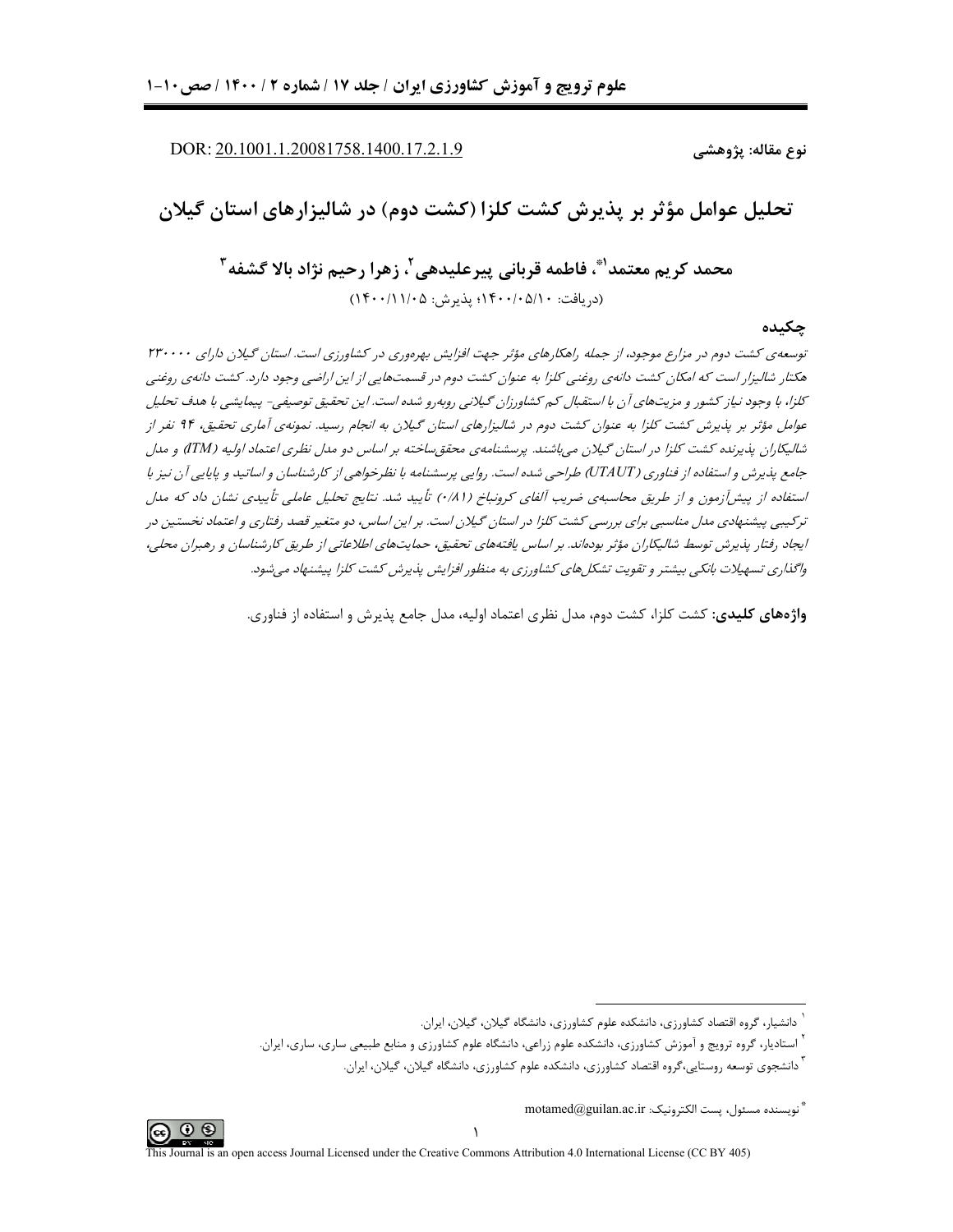افزایش جمعیت و محدودیت اراضی قابل کشت توجه برنامهریزان کشور در سطح کلان بخش کشاورزی را به سوی بهرهوری اراضی کشاورزی در راستای دستیابی به خودکفایی و امنیت غذایی جلب کرده است. یکی از مهمترین روشهای افزایش بهرهوری در کشاورزی، توسعهی کشت دوم در مزارع موجود است. مطالعهی کشت دوم به علت ایجاد دید جامعتری برای مسئولین، فراهم کردن زمینهی علمی لازم برای برنامهریزی، کاهش فشارهای غیرکارشناسی بر منابع انسانی، آب و خاک ضرورت و اهمیت دارد. کلزا گیاهی است که قابلیت توسعهی آن به عنوان کشت دوم در ایران وجود دارد. کلزا یکی از مهمترین دانههای روغنی است که ۱۴/۸ درصد از میزان کل تولید جهانی دانههای روغنی (بالغ بر ۶۸ میلیون تن) را به خود اختصاص داده است (FAO, 2017). کشت کلزا در جلوگیری از فرسایش خاک، افزایش درآمد خانوارهای روستایی، ایجاد اشتغال در فصل بیکاری کشاورزان، صرفهجویی در مصرف آب، از بین رفتن آفات و بیماریها، کاهش مصرف کود و سموم، رونق صنعت روغن کشی و تأمین خوراک دام تأثیرگذار است. کلزا در ایران میتواند در مناطق مستعد شالی در نیمهی دوم سال کشت گردد که در این صورت از شسته شدن خاک با بارانهای شدید جلوگیری کرده و میتواند حاصلخیزی خاک را بالا برده و با کاهش علفهای هرز و آفات تا حدود ۵۰ درصد از مصرف انواع کود و سم بکاهد (رحیمنژاد بالاگفشه، ۱۳۹۷). کشور ایران به واردات دانههای روغنی وابستگی شدید دارد و سالانه نزدیک به چهار میلیارد دلار ارز برای واردات دانههای روغنی از کشور خارج میشود. سطح زیر کشت این محصول در سال ۱۳۹۶ در ایران حدود ۱۰۳۰۴۴ هکتار بوده است. افزایش کشت کلزا به عنوان کشت دوم می تواند موجب گسترش تولید این محصول شده و به کاهش واردات دانههای روغنی کمک کند (کرباسی و همكاران، ١٣٩٨).

استان گیلان با برخورداری از حدود ۲۳۰۰۰۰ هکتار زمین شالیکاری میتواند سهم عمدهای در توسعهی کشت دوم محصولات زراعی استراتژیک داشته باشد. دانهی روغنی کلزا از جمله محصولاتی است که از سال ۱۳۷۸ توسط وزارت جهاد سازندگی وقت به عنوان کشت دوم در شالیزارهای استان گیلان توصیه شده است. تفکر کشت دوم بعد از برداشت برنج در شالیزارهای استان گیلان از دیرباز مدنظر متصدیان و مروجان استان بوده است و همواره این سؤال مطرح می شود که چرا سطح وسیعی از شالیزارهای مناسب استان به مدت شش تا هفت ماه از سال بدون استفاده رها می شود. تولید و عرضهی انواع محصولات سبزی و صیفی، علوفه، حبوبات و دانههای روغنی که پس از تولید در حاشیهی جادههای روستایی در معرض فروش قرار میگیرند، نشاندهندهی این واقعیت ملموس است که نکاشتن و بدون استفاده ماندن اراضی شالیکاری استان بهویژه در شش ماههی دوم، ناشی از کمکاری کشاورزان نیست. بلکه علاوهبر شرایط آب و هوایی استان، فقر تحقیقاتی و عدم معرفی محصولات و ارقام مناسب و همچنین وجود نداشتن برنامههای اجرایی حمایتی مناسب نیز در عدم کشت توسط شالیکاران مؤثر هستند (آمار و همکاران، ۱۳۹۲؛ نداف فهمیده و همکاران، ۱۳۹۴).

ضرورت و اهمیت توسعهی کشت دانههای روغنی کلزا به عنوان کشت دوم در شالیزارهای استان گیلان می تواند در راستای افزایش ضریب خوداتکای و امنیت غذایی کشور نقش ایفا کند. هر سال زراعی سطح زیر کشت کلزا به عنوان کشت دوم در شالیزارهای استان گیلان، توسط کارشناسان وزارت کشاورزی طی برنامهی مشخص به سازمان جهاد کشاورزی گیلان اعلام میشود. در سال زراعی ۹۸-۱۳۹۷ بر اساس آمار سازمان جهاد کشاورزی استان گیلان ۱۰۲۹۴ کشاورز شالیکار گیلانی که حدود ۵۰۰۰ هکتار از شالیزارهای استان را مالک هستند توانایی و امکان کشت کلزا را به عنوان کشت دوم در شالیزارهای خود دارند. در سال زراعی ۹۸-۱۳۹۷ تعداد ۹۴ کشاورز که حدود ۷۰۰ هکتار از شالیزارها را در اختیار دارند، اقدام به کشت کلزا نمودهاند. این مقدار سطح زیر کشت کلزا با کل سطح زیر کشت پیشبینی شده در استان گیلان فاصلهی زیادی دارد (سازمان مدیریت و برنامهریزی استان گیلان، ۱۳۹۹). علی، غم تلاش، برنامهریزی، تأمین اعتبار و حمایتهای دولتی انجام گرفته در خلال سالهای گذشته جهت افزایش سطح زیر کشت کلزا به عنوان کشت دوم، استقبال شالیکاران گیلانی از این محصول بسیار اندک بوده است (رحیم;ژاد بالاگفشه، ۱۳۹۷). لذا باید به طرق علمی علل این خلأ و عوامل تأثیرگذار بر آن شناسایی شده و در رفع آن تلاش لازم صورت پذیرد؛ بنابراین مطالعهی حاضر با هدف تحلیل عوامل مؤثر بر پذیرش کشت کلزا به عنوان کشت دوم در شالیزارهای استان گیلان به انجام رسید.

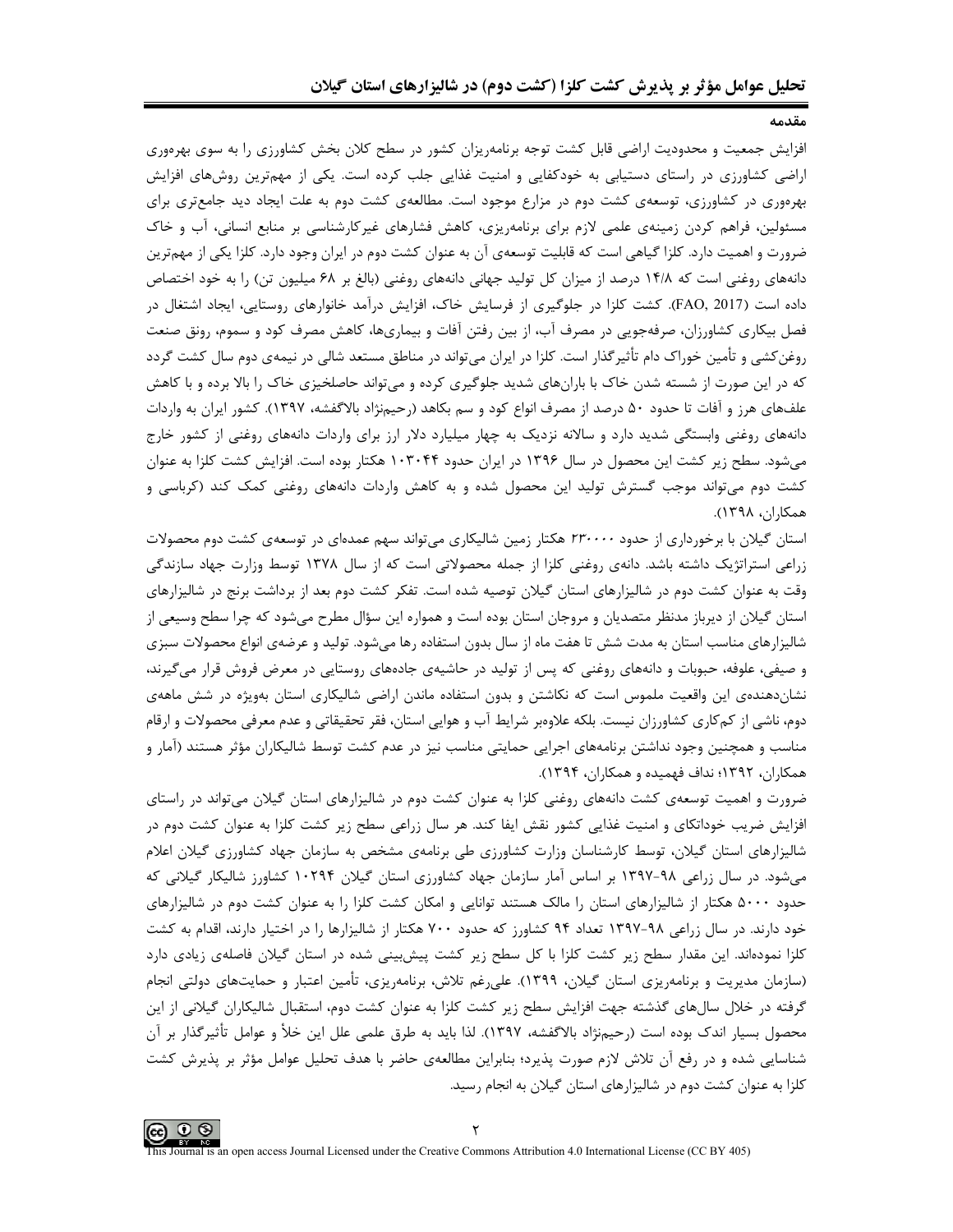تحقیقات مختلفی در خصوص بررسی عوامل مؤثر بر پذیرش یک فناوری جدید در حوزهی کشاورزی به طور کلی و توسعهی کشت کلزا به صورت خاص انجام پذیرفته است. به اعتقاد محققان بین درک مفید بودن یک فناوری، درک آسانی کاربرد آن و اقدام به پذیرش با نگرش به آن فناوری، رابطهی مثبت و معنیداری وجود دارد. همچنین بین نگرش نسبت به یک فناوری و تمایل به کاربرد آن یا قصد انجام و پیادهسازی آن فناوری رابطهی مثبت و معنیداری وجود دارد (Porter & Danthu, 2006؛ Hung et al., 2006.، صالحي و همكاران، ١٣٨٧.، صالحي و رضايي مقدم، ١٣٨٨).

منفرد (۱۳۹۳) در تحقیق خود بیان می کند که سازههای نگرش مثبت به مزایای فناوری، درک مفید بودن و درک آسانی کاربرد بر تمایل رفتاری کارشناسان سازمان جهاد کشاورزی استان بوشهر نسبت به کاربرد فناوری آبیاری مؤثر بوده است.

میجر و همکاران (Meijer *et al.*, 2014) معتقدند که با وجود پتانسیل بسیار بالای نوآوریهای کشاورزی، جذب کشاورزان کوچک در مناطق جنوب صحرای آفریقا آهسته است. آنها در بررسی خود به این نتیجه رسیدند که عوامل بیرونی مانند ویژگیهای فردی کشاورزان مانند دانش، ادراک و نگرش گیرنده نسبت به نوآوری و محیط خارجی در فرآیند تصمیمگیری كشاورزان مؤثر هستند.

همایونی فر و ملکدار (۱۳۸۴) در تحقیق خود عواملی نظیر دارا بودن شغل غیر کشاورزی، اندازه مزرعه، تجربه کشت، تعداد قطعات مزرعه، شرکت در کلاسهای ترویجی و وضعیت دریافت یارانه را از مهمترین عوامل تعیین کنندهی توسعهی کشت کلزا در استان مازندران عنوان میکنند. رحیم نژاد بالاگفشه (۱۳۹۷) در بررسی عوامل مؤثر بر نگرش کشاورزان شالیکار گیلانی برای پذیرش کشت کلزا به عنوان کشت دوم در شالیزارهای استان گیلان به این نتیجه رسیده است که بین میانگین متغیرهای سن، سطح تحصیلات، نگرش و غیره بین دو گروه پذیرنده و نپذیرنده تفاوت معنیداری از لحاظ آماری وجود دارد. الگوی لاجیت نیز نشان داد، اثر متغیرهای وضعیت تأهل، نیروی کار خانوادگی، تجربهی کشت کلزا، مقدار شلتوک تولیدی و مقدار نیروی انسانی به کار گرفته شده معنیدار است و بیشترین تأثیر را بر روی پذیرش کشت کلزا به عنوان کشت دوم دارد. بررسی پژوهشهای مختلف نشان میدهد که مدلهای متعددی در زمینهی پذیرش فناوری نوین مطرح شدهاند. این مدلها تلاش دارند تا دستهبندیهای متنوعی را برای عوامل مختلف اثرگذار بر پذیرش افراد ارائه نمایند. در دو مدل مفهومی رفتار منطقي (Theory of Reasoned Action) كه توسط آيزن و فيشبين (Ajzen & Fishbein, 1975) و تئوري رفتار برنامهريزي شده (Theory of Planned Behavior) که توسط آیزن (Ajzen, 1991) ارائه شده است، تمرکز اصلی بر روی متغیرهای رفتاری و نگرشی بوده است. متغیرهای مورد استفاده در مدل رفتار منطقی عبارتاند از: نگرش نسبت به رفتار، نیت یا قصد، هنجارهای ذهنی و رفتاری و در متغیرهای به کار رفته در مدل رفتار برنامهریزی شده، اعتقادات رفتاری، نگرش نسبت به رفتار، باورهای هنجاری، هنجارهای ذهنی، کنترل باورها، کنترل رفتاری درک شده، نیت و رفتار بوده است ( Ajzen, 1991; Fishbein et al., 1980). در مدل پذیرش فناوری دیویس (Technology Acceptance Model) که در سال ۱۹۸۵ مطرح شد تمرکز اصلی بر روی متغیرهای انگیزشی بوده است. در این مدل متغیرهای تأثیرگذار به دو دستهی هستهای یا مرکزی (شامل سهولت استفادهی درک شده، سودمندی درک شده و نگرش نسبت به فناوری) و متغیرهای خروجی (شامل قصد رفتاری و استفاده از فناوري) تقسيم مي شوند (Marangunic & Granic, 2015). انتشار نوآوريها ( Theory of Diffusion of Innovation) مدل مفهومی دیگری است که توسط راجرز مطرح شده است. پنج مؤلفهی نگرشی شامل سازگاری، پیچیدگی، قابل مشاهده بودن، مزیت نسبی و قابلیت آزمونپذیری از جمله متغیرهایی هستند که در این مدل مدنظر قرار گرفتهاند (راجرز و شومیگر، ۱۳۷۶). الگوی اعتماد اولیه (Initial Trust Model) به تمایل شخص در قبول یک ریسک در موضوعی که سابقهی تجربهی قبلی در آن نداشته و علت انجام آن به قصد تأمین یک نیاز بوده، اشاره دارد ( Mc Knight & Chervany, ) 2001). بسیاری از پژوهشها اعتماد اولیه را به عنوان یکی از مؤلفههای اثرگذار بر روند پذیرش فناوری و اقدامات نوین میدانند. در مدل اعتماد اولیه، عواملی که اساس و پایه اعتماد نخستین را تشکیل میدهند در سه گروه شهرت و آوازهی نهاد ارائه كنندهى خدمت، تضمين ساختارى درك شده و ميل به اعتماد طبقهبندى شده است (3009 ,Kim et al., 2009 Gu et al 2009). مدل یکپارچه پذیرش و استفاده از فناوری (Unified Theory of Acceptance and Usage of Technology) نیز با هدف ایجاد یک مدل جامع برای پذیرش فناوریهای جدید مطرح شده است. این مدل عملکرد بهتری نسبت به سایر مدلهای

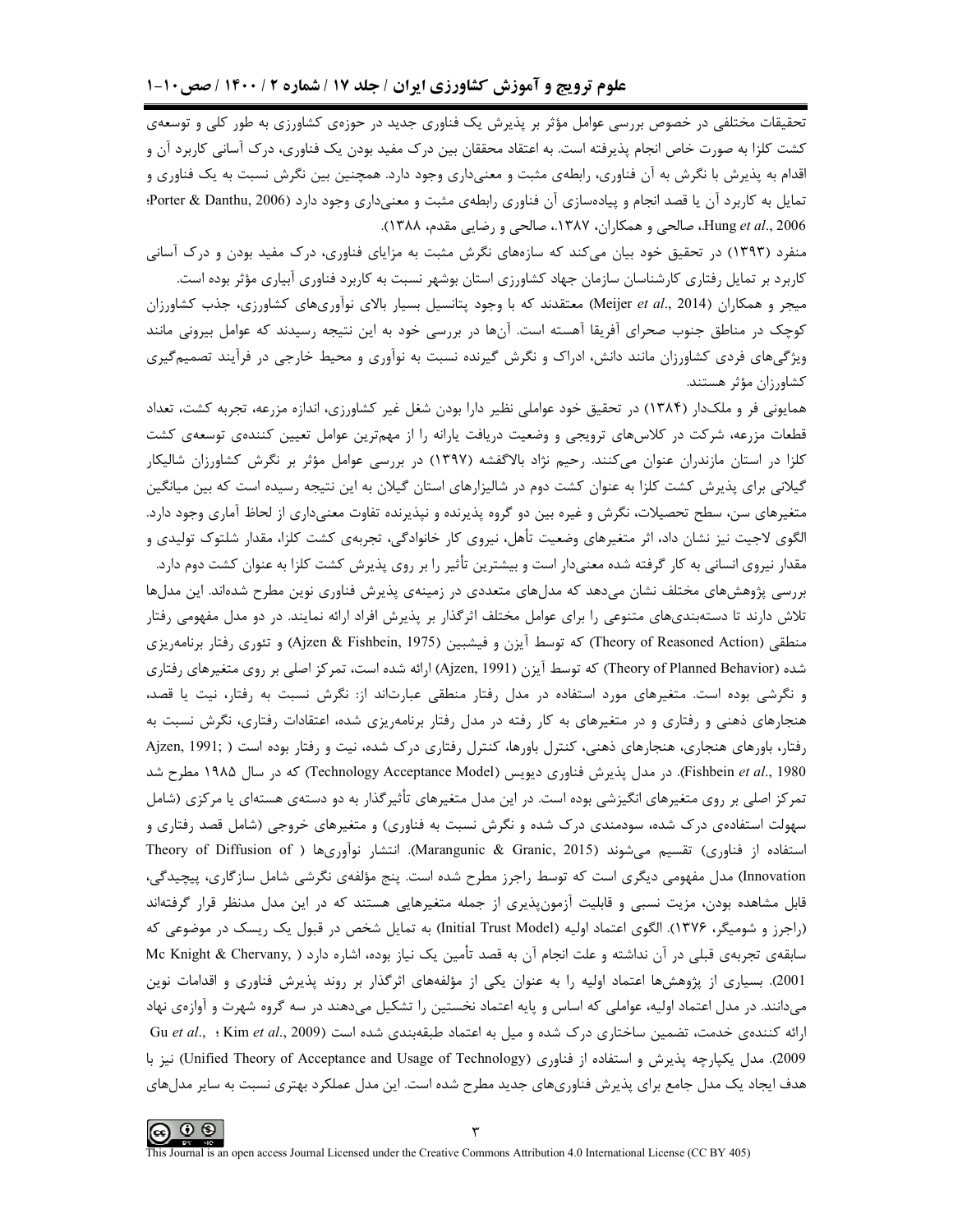موجود در زمینهی پذیرش فناوری داشته است. این مدل از چهار مؤلفهی نگرشی به نامهای انتظار عملکرد، انتظارات نسبت به تلاش، نفوذ اجتماعی و شرایط تسهیل کننده به منظور شناسایی قصد رفتاری پذیرش فناوری یا اقدامات نوین تشکیل شده است (Venkatesh *et al.*, 2003). به اعتقاد پژوهشگران قصد رفتاری، نشان دهنده دریافت و ادراک یک فرد از بروز یک رفتار خاص دارد (Ajzen & Fishbein, 1980). قصد رفتاري فرد يک موقعيت ذهني و احتمالي مي،باشد که از طريق تبديل به نيات رفتاری بر رفتار اثر میگذارد (Ajzen, 1991). شکلگیری یک نیت رفتاری مثبت نسبت به یک اقدام جدید میتواند در پذیرش آن رفتار خاص بسیار مؤثر باشد که در مفهوم نگرش متجلی میشود. نگرش یک فرد بیانگر شیوهی تفکر، احساس و واکنشهایی است که نسبت به محیط اطراف خود دارد (صنایعی و شافعی، ۱۳۹۱).

در این تحقیق به منظور تحلیل عوامل مؤثر بر پذیرش کشت کلزا به عنوان کشت دوم در شالیزارهای استان گیلان از مدل اعتماد اولیه و مدل جامع پذیرش و استفاده از فناوری ونکاتش و همکاران (Venkatesh et al., 2003) به عنوان مدلهای نظری استفاده شد. مدل نهایی مورد استفاده در این تحقیق در قالب نگاره ۱ ارائه شده است.



نگاره ۱- مدل مورد استفاده در تحقیق جهت بررسی عوامل مؤثر بر پذیرش کشت کلزا در استان گیلان بر اساس دو مدل نظری اعتمـاد اولیه و مدل جامع پذیرش و استفاده از فناوری

## روش پژوهش

تحقیق کمی حاضر از جهت جمعآوری اطلاعات، توصیفی- پیمایشی است. این تحقیق در ۱۶ شهرستان استان گیلان به انجام رسید. جامعهی آماری این تحقیق، کشاورزان شالیکار گیلانی هستند که امکان کشت کلزا در بخشی از شالیزارهای آنها به عنوان کشت دوم وجود دارد. بر اساس آمار سازمان جهاد کشاورزی استان گیلان در سال زراعی ۹۸-۱۳۹۷ تعداد ۱۰۲۹۴ کشاورز شالیکار گیلانی که حدود ۵۰۰۰ هکتار زمین شالی را مالک هستند، توانایی و امکان کشت کلزا را به عنوان کشت دوم در شالیزارهای خود دارند. در سال زراعی ۹۸-۱۳۹۷، ۱۲۴ نفر اقدام به کشت کلزا کرده بودند که ۳۰ نفر از آنها به منظور پیشآزمون انتخاب شدند و تعداد ۹۴ نفر باقی مانده نیز به دلیل تعداد محدود، به صورت تمامشماری مورد مطالعه قرار گرفتند. ابزار گردآوری اطلاعات، پرسشنامه بود که بر اساس دو مدل نظری اعتماد اولیه (ITM) و مدل جامع پذیرش و استفاده از فناوری (UTAUT) طراحی شده بود. پذیرش کشت کلزا در قالب فراوانی سالهای پذیرش و دستهبندی پاسخها به چهار طبقه محاسبه شد. سازههای مدل نظری اعتماد اولیه و مدل جامع پذیرش و استفاده از فناوری نیز در قالب طیف لیکرت (خیلی کم، کم تا حدودی، زیاد، خیلی زیاد) مورد اندازهگیری قرار گرفتند.

جهت تعیین روایی، چندین نسخه از پرسشنامه در اختیار گروهی از کارشناسان سازمان جهاد کشاورزی و اساتید دانشگاه گیلان قرار گرفت. به منظور بررسی پایایی پرسشنامه نیز پیشآزمون به عمل آمد و ۳۰ پرسشنامه به کلزاکاران استان گیلان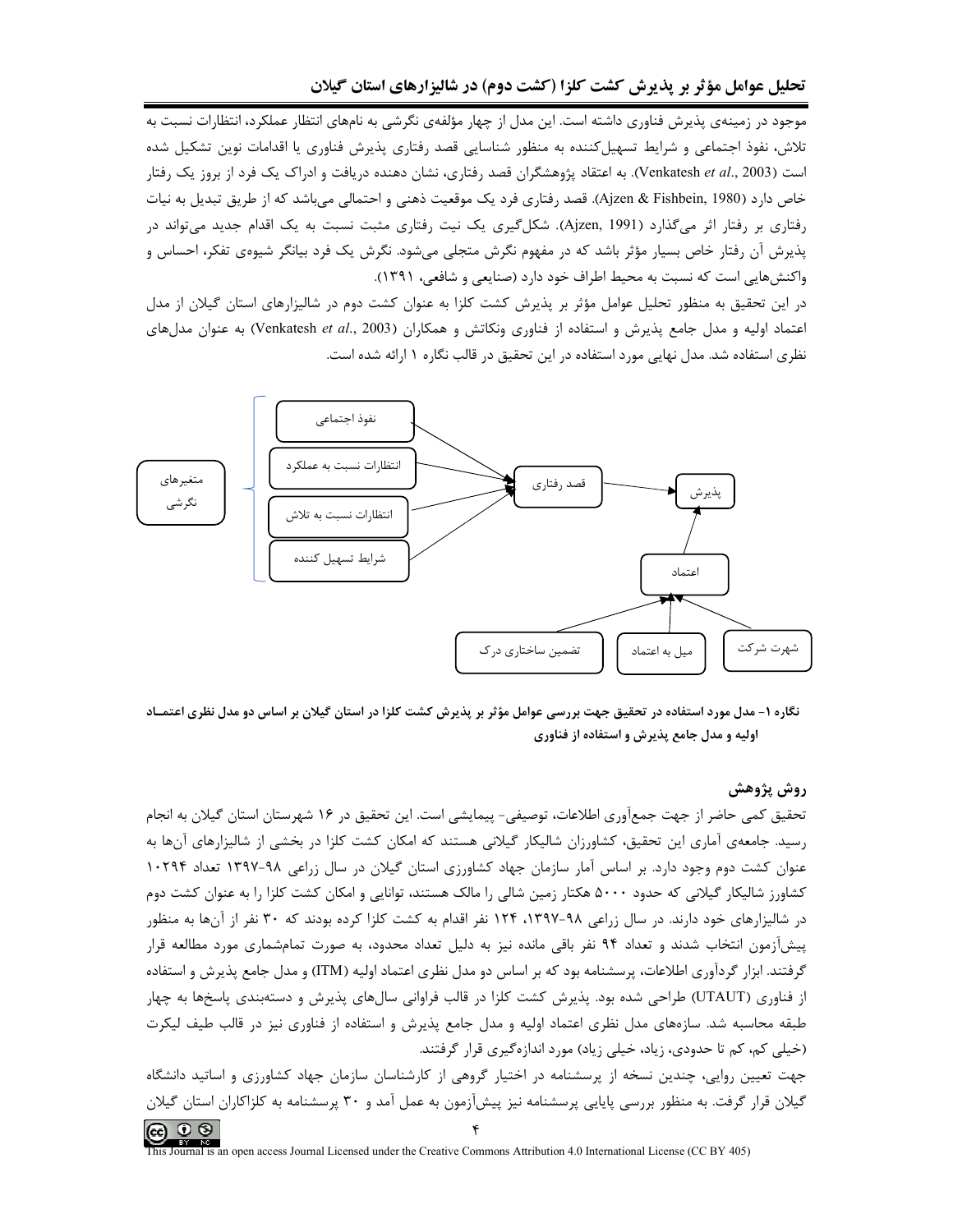داده شد. مقدار آلفای کرونباخ مربوط به بخشهای مختلف پرسشنامهی توزیع شده، محاسبه شد و بر اساس آن پایایی پرسشنامه نیز تأیید گردید. شناسهها و گویههای مربوط به هر بخش پرسشنامه در جدول ۱ گزارش شده است.

| آلفاي                        | انحراف                       | میانگین از ۵            | نوع سازه       | توضيح                                                                                                                            | سازەهاى تحقيق              |
|------------------------------|------------------------------|-------------------------|----------------|----------------------------------------------------------------------------------------------------------------------------------|----------------------------|
| كرونباخ                      | معيار                        |                         |                |                                                                                                                                  |                            |
| $\cdot$ /<br>A٣              | $\cdot$ /YY                  | $F/\tau$                | وابسته         | سـالهـای پـذیرش کشـت کلـزا بـه عنـوان کشـت دوم در<br>شاليزارهاى گيلان                                                            | پذیرش کشت کلزا             |
| $\cdot/\lambda\Delta$        | .1YY                         | $f/\tau$                | متغير<br>مستقل | میزان تأثیر رهبران، ریشسفیدان محلی و مروجان روستایی<br>بر پذیرش کشت کلزا توسط کشاورزان                                           | نفوذ اجتماعى               |
| $\cdot/\lambda\Delta$        | $\cdot/\Lambda\mathsf{r}$    | $f/\tau$                | متغير<br>مستقل | میزان تأثیر کشت کلزا در عملکـرد تولیـد کننــده (از جملــه<br>افزایش درآمد، افزایش تولید و غیره) و به دنبال آن پـذیرش<br>كشت كلزا | انتظارات نسبت به<br>عملكرد |
| $\cdot/\lambda$              | $\cdot$ /<br>A $\!\!$ $\!\!$ | $f/\Delta$              | متغير<br>مستقل | میزان تأثیر کشت کلزا در سهولت انجام کار و بــه دنبــال آن<br>پذیرش کشت کلزا                                                      | انتظارات نسبت به<br>تلاش   |
| .11                          | $\cdot$ /YA                  | $f/\tau$                | متغير<br>مستقل | نقش عوامل تسهیل کننده از جمله دسترسـی بـه اعتبـارات،<br>مروجان و منابع اطلاعاتی بر پذیرش کشت کلزا                                | شرايط تسهيل كننده          |
| .199                         | $\cdot/\gamma$ .             | $f/\mathfrak{f}$        | متغير<br>مستقل | نقش تمایل به کشت کلزا در پذیرش آن                                                                                                | قصد رفتاري                 |
| $\cdot$ / $\vee$ $\triangle$ | .190                         | $f/\mathcal{F}$         | متغير<br>مستقل | میزان تأثیر اطمینان از فوایـد کشـت کلـزا در ایجـاد رفـاه و<br>بهبود زندگی در پذیرش کشت آن                                        | اعتماد اوليه               |
| $\cdot/\lambda$ .            | .74                          | $\mathbf{r}/\mathbf{q}$ | متغير<br>مستقل | میزان تأثیر اطمینان از معرفین کشت کلزا در پذیرش آن                                                                               | شهرت شركت                  |
| $\cdot/\lambda$              | $\cdot$ /Y)                  | $f/\mathcal{F}$         | متغير<br>مستقل | میزان تأثیر اعتماد به کشت کلزا و در نتیجه پذیرش آن                                                                               | میل به اعتماد              |
| $\cdot/\lambda$              | $\cdot$ /Y $\wedge$          | $f/\lambda$             | متغير<br>مستقل | میزان تأثیر اطمینان از شرایط تأمین نهادهها و بازار کلزا بـر<br>پذیرش کشت آن توسط کشاورزان                                        | تضمين ساختاري<br>درک شده   |

جدول ۱- سازهها و گویهها و مقدار آلفای کرونباخ

یس از تکمیل پرسشنامهها، دادههای به دست آمده با استفاده از نرمافزارهای آماری SPSS16 و Amos18 مورد تجزیه و تحلیل قرار گرفت. برای تعیین اعتبار سازهای و برازش مدل از روش تحلیل عاملی تأییدی و مدل معادلات ساختاری نیز بهره گرفته شد.

## بافتهها و بحث

بررسی ویژگیهای فردی شالیکاران گیلانی پذیرندهی کشت کلزا نشان داد که میانگین سنی شالیکاران حدود ۴۷/۵ سال است و ۸۵ نفر از آنها (۹۰/۴ درصد) متأهل بودند. شالیکاران به طور میانگین حدود ۲/۲ سال تجربهی کشت کلزا دارند و ۷۴ نفر از آنها (٧٨/٧ درصد) عضو هيچ تشكلي نيستند.

به منظور بررسی برازش مدل مورد استفاده در تحقیق (نگاره ۱) تحلیل عاملی تأییدی با نرمافزار Amos<sub>18</sub> به انجام رسید. در روشهای آماری سنتی محقق اغلب با یک معیار منفرد برای تصمیم دربارهی رد یا تأیید فرضیهی صفر عمل میکند اما در مدلسازی معادلات ساختاری چنین معیار منفردی وجود ندارد تا تنها بر پایهی آن معیار، پژوهشگر تصمیم بگیرد؛ بنابراین شاخصهای برازش به عنوان مجموعه معیارها جهت تأیید یا رد مدل پیشنهاد شدند. لذا معیار مطلوب جدول ۲ بر اساس مطالعات قاسمی (۱۳۸۹) استنتاج شده است. شاخصهای برازش به دست آمده از طریق نرمافزار Amos<sub>18</sub> در قالب جدول ۲ ارائه شده است.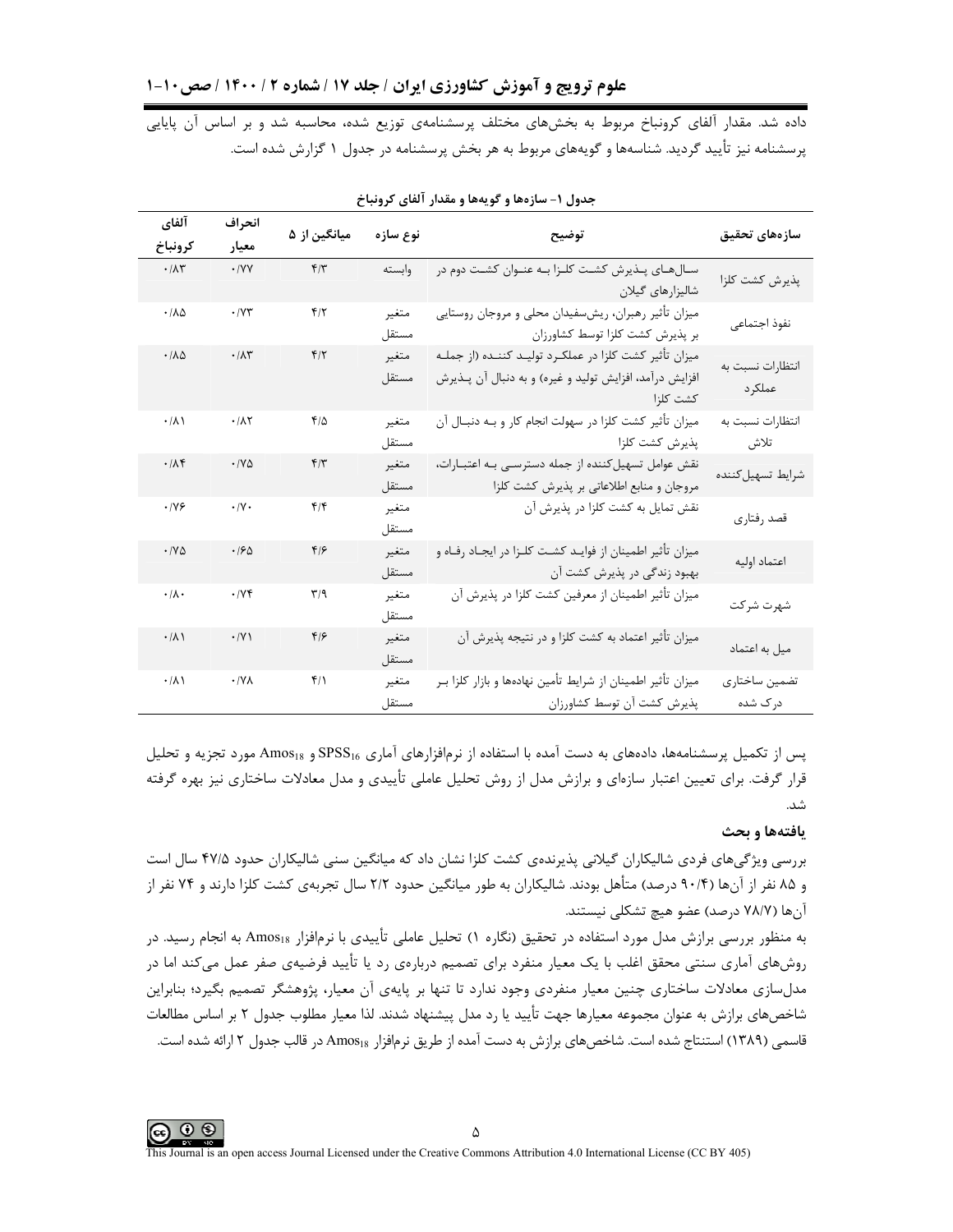| ى … ت              | .<br>້                         | ت ټ.ر د پی پ<br>---             |
|--------------------|--------------------------------|---------------------------------|
| مقدار گزارش شده    | معيار مطلوب                    | شاخصهای برازش                   |
| Y/90               | $\prec$ ۳                      | $\chi$ 2/df                     |
| $\cdot$ /9 $\cdot$ | $>\cdot$ /9.                   | شاخص برازش هنجار شده            |
| $\cdot$ /9)        | $> \cdot 9.$                   | شاخص برازش افزايشي              |
| $\cdot$ /9 $\cdot$ | $>\cdot$ /9.                   | شاخص برازش مقايسهاى             |
| $.  . \rangle$     | $\langle \cdot   \cdot \Delta$ | ریشه میانگین مربعات خطای برآورد |

جدول ٢- شاخصهاي برازندگي چارچوب نظري تحقيق (تحليل عاملي تأسدي)

با توجه به شاخصهای برازش موجود در جدول ۲، میتوان نتیجه گرفت که سازمهای به کار رفته در مدل ترکیبی (اعتماد اولیه و مدل جامع پذیرش و استفاده از فناوری) به دلیل این که در محدودهی معیارهای مطلوب هر شاخص برازش هستند، لذا مدل مناسب و قابل قبول از نظر علمی را برای بررسی عوامل مؤثر بر پذیرش کشت کلزا به عنوان کشت دوم در بین شالیکاران استان گیلان را ارائه میدهد. نتایج حاصل از مدلسازی معادلات ساختاری در نگاره ۲ نشان داده شده و ضرایب مسیر سازه-های پژوهش نیز در قالب جدول ۳ ارائه شده است.

| مقدار ضرايب بتا              | متغير دوم     | متغير اول               |
|------------------------------|---------------|-------------------------|
| .77                          |               | نفوذ اجتماعي            |
| $\cdot$ / $\vee$ $\triangle$ |               | انتظارات نسبت به عملکرد |
| $\cdot$ /۴)                  | قصد ,فتا, ی   | انتظارات نسبت به تلاش   |
| .19Y                         |               | شرايط تسهيل كننده       |
| .170                         |               | شهرت شركت               |
| $\cdot/\Delta$               | اعتماد نخستين | میل به اعتماد           |
| .409                         |               | تضمین ساختاری درک شده   |
| $\cdot$ /Y $\wedge$          | پذير ش        | قصد رفتاري              |
| .184                         | پذيرش         | اعتماد نخستين           |

جدول ۳- ضرایب مسیر موجود در سازههای پژوهش



نگاره ۲- نتایج مدل معادلات ساختاری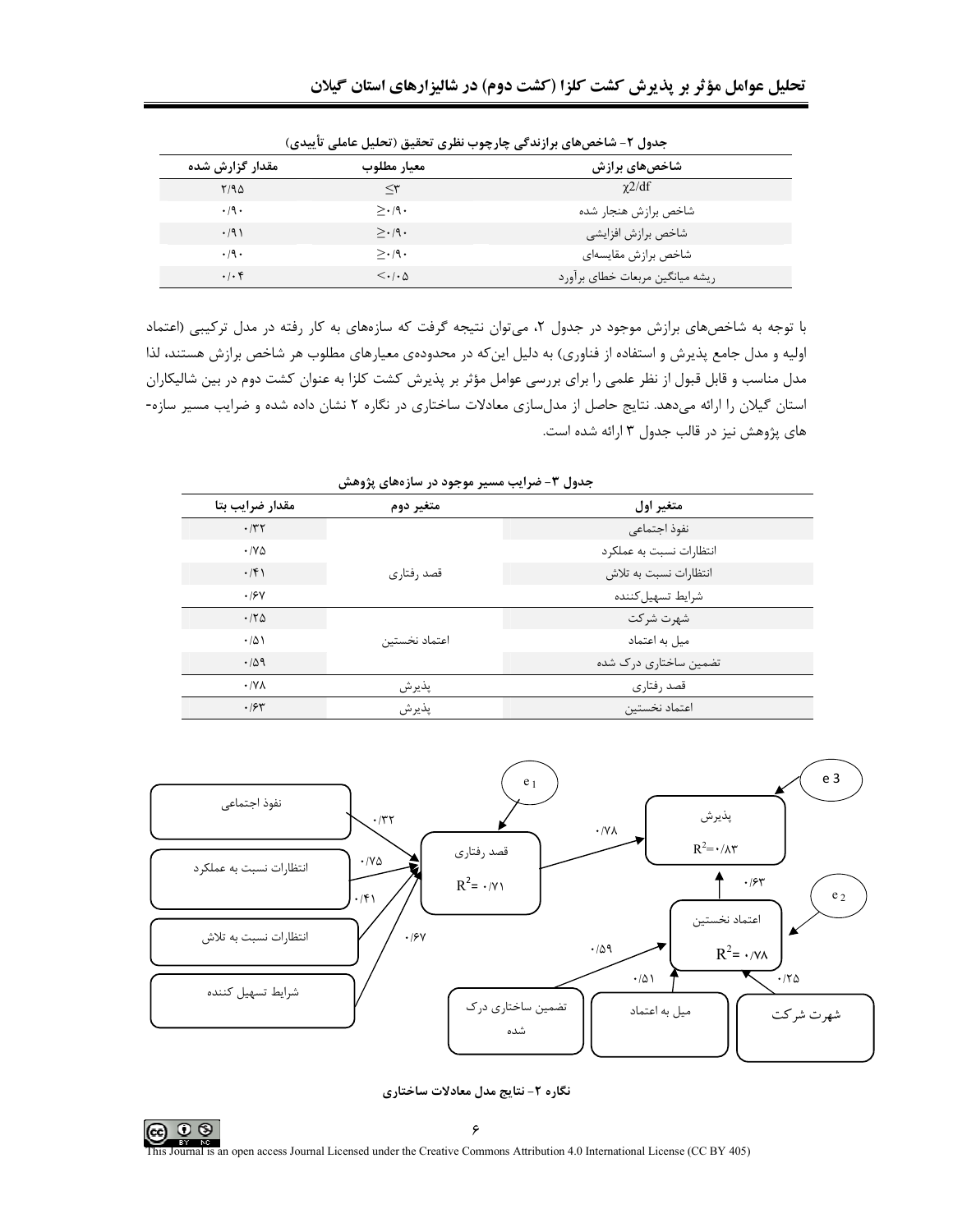بر اساس نگاره ۲ و همانطور که نتایج تحلیل عاملی تأییدی نیز نشان میدهد، انتظارت نسبت به عملکرد (۰/۷۵) و شرایط تسهیل کننده (۱/۶۷) به ترتیب بیشترین تأثیر را در شکل گیری قصد رفتاری شالیکاران پذیرندهی کشت کلزا داشتهاند. تضمین ساختاری درک شده (۰/۵۹) و میل به اعتماد (۰/۵۱) نیز بیشترین نقش را در ایجاد اعتماد نخستین در کشاورزان بر عهده داشتهاند. دو سازەي قصد رفتاري (۰/۷۸) و اعتماد نخستين (۰/۶۳) نيز در ايجاد رفتار پذيرش توسط شاليكاران مؤثر بودهاند. نتیجهگیری و پیشنهادها

نتايج تحقيق نشان داد كه مدل تحقيق، مدل مناسبي براي بررسي عوامل مؤثر بر پذيرش كشت كلزا به عنوان كشت دوم در شالیزارهای استان گیلان است. مدل پیشنهادی تحقیق مدل ترکیب شده از دو مدل اعتماد اولیه و مدل جامع پذیرش و استفاده از فناوری است که بر اساس آن، دو سازهی اصلی قصد رفتاری (۰/۷۸) و اعتماد نخستین (۰/۶۳) بر پذیرش کشت کلزا در استان گیلان تأثیرگذار هستند. این دو سازهی اصلی، نیز از زیرسازههای مختلفی تشکیل شدهاند که بر اساس نتایج مطالعهی صورت گرفته انتظارات نسبت به عملکرد (۰/۷۵) و شرایط تسهیل کننده (۰/۶۷) در رابطه با سازهی قصد رفتاری و میل به اعتماد (۰/۵۱) و تضمین ساختاری درک شده (۰/۵۹) در رابطه با سازهی اعتماد نخستین بیشترین تأثیر را بر پذیرش كشت كلزا در استان گیلان داشتهاند.

در این تحقیق شرایط تسهیلکننده همچون دسترسی به اعتبارات، دسترسی به منابع اطلاعاتی مانند مروجان و غیره بوده است که می¤واند در پذیرش کشت کلزا در استان گیلان تأثیرگذار باشد. به اعتقاد اکثر محققان وجود شرایط تسهیلکننده در پذیرش یک فناوری یا نوآوری مؤثر و مفید است. همایونیفر و ملکدار (۱۳۸۴)، شرکت در کلاسهای ترویجی، وجود تجربه و دریافت یارانه را عامل بسیار مهمی در پذیرش کشت کلزا عنوان کردند. همچنین میجر و همکاران (Meijer et al., 2014) برخورداری کشاورزان از دانش لازم را در تصمیمگیری کشاورزان و پذیرش آنها نسبت به فناوریها تأثیرگذار میدانند. رحیمنژاد بالاگفشه (۱۳۹۷) که به مطالعهی شالیکاران استان گیلان پرداخته، از شرایط تسهیل کنندهای همچون برخورداری از نیروی کار مناسب، تجربهی کشت کلزا و مقدار محصول تولید شدهی با عملکرد مناسب نام برده و آنها را در پذیرش کشت كلزا در استان گیلان مؤثر میداند. محققان مختلفی همچون هیونگ و همكاران (Hung et al., 2006)، پورتر و دانتو ( Porter 2006 .Eanthu)، صالحي و همكاران (١٣٨٧) و صالحي و رضايي مقدم (١٣٨٨) نيز به اين موضوع اشاره نمودند.

با توجه به نتایج تحقیق در خصوص میزان تأثیر سازهی اعتماد نسبت به کشت کلزا (۵۱٪) و سازهی اطمینان از شرایط موجود در کشت کلزا (۵۹/۰)، می تواند بیشترین تأثیر را بر ایجاد اعتماد و اطمینان از فواید کشت کلزا و در نتیجه پذیرش کشت چنین محصولی داشته باشند. اعتماد اجتماعی در روابط بین انسانها و کنشهای بین آنها نمود پیدا میکند؛ به ویژه در آن دسته از کنشهایی که جهتگیری معطوف به آینده دارند و آن نوعی رابطهی کیفی است که به تعبیر کلمن قدرت عمل کردن را تسهیل می کند (تاجالدین، ۱۳۹۲)؛ به عبارت دیگر، ایجاد اعتماد در یک فرد موجب تسهیل بروز یک رفتار مانند رفتار پذیرش خواهد شد. پژوهشگران مختلف نیز ضمن تأیید این یافته بر این باور هستند که درک مفید بودن یک فناوری و ایجاد نگرش مثبت نسبت به مزایا و فواید یک فناوری میتواند باعث بروز تمایل رفتاری مثبت و در نتیجهی آن، پذیرش یک فناوري شود. يافتههاي هيونگ و همكاران (Hung et al., 2006)، پورتر و دانتو (Porter & Danthu, 2006)، صالحي و همكاران (۱۳۸۷)، صالحی و رضایی مقدم (۱۳۸۸) و منفرد (۱۳۹۳) نیز با نتیجهی حاصل از پژوهش حاضر مطابقت داشته و آن را تأييد مے نمايد.

علاوهبر سازمهای ذکر شده، سازمهای دیگری مانند نفوذ اجتماعی، انتظارات نسبت به تلاش و اعتماد به توصیهی معرفان کشت کلزا (شهرت شرکت) با توجه به شاخصهای برازش به دست آمده در پذیرش کشت کلزا به عنوان کشت دوم مؤثر بودهاند. نفوذ اجتماعی را میتوان به عنوان تأثیر رهبران محلی، مروجان و کارشناسان بر کشاورزان و در نتیجه ارتقای دانش و اطلاعات آنها راجع به کشت کلزا و پذیرش آن تعریف کرد. میزان تأثیر کشت کلزا در سهولت انجام کار و به دنبال آن پذیرش کشت کلزا نیز تحت عنوان انتظارات نسبت به تلاش (۰/۴۱) عنوان شده است که میتواند در پذیرش یک فناوری مؤثر باشد. میزان تأثیر اطمینان از معرفین کشت کلزا (۲۵/۰) نیز میتواند اطمینانی در کشاورز ایجاد کرده و پذیرش فناوری توسط کشاورز را تسهیل کند. در مجموع؛ زمانی که کشاورزان نسبت به یک فناوری همچون پذیرش کشت کلزا، باور مثبتی را کسب

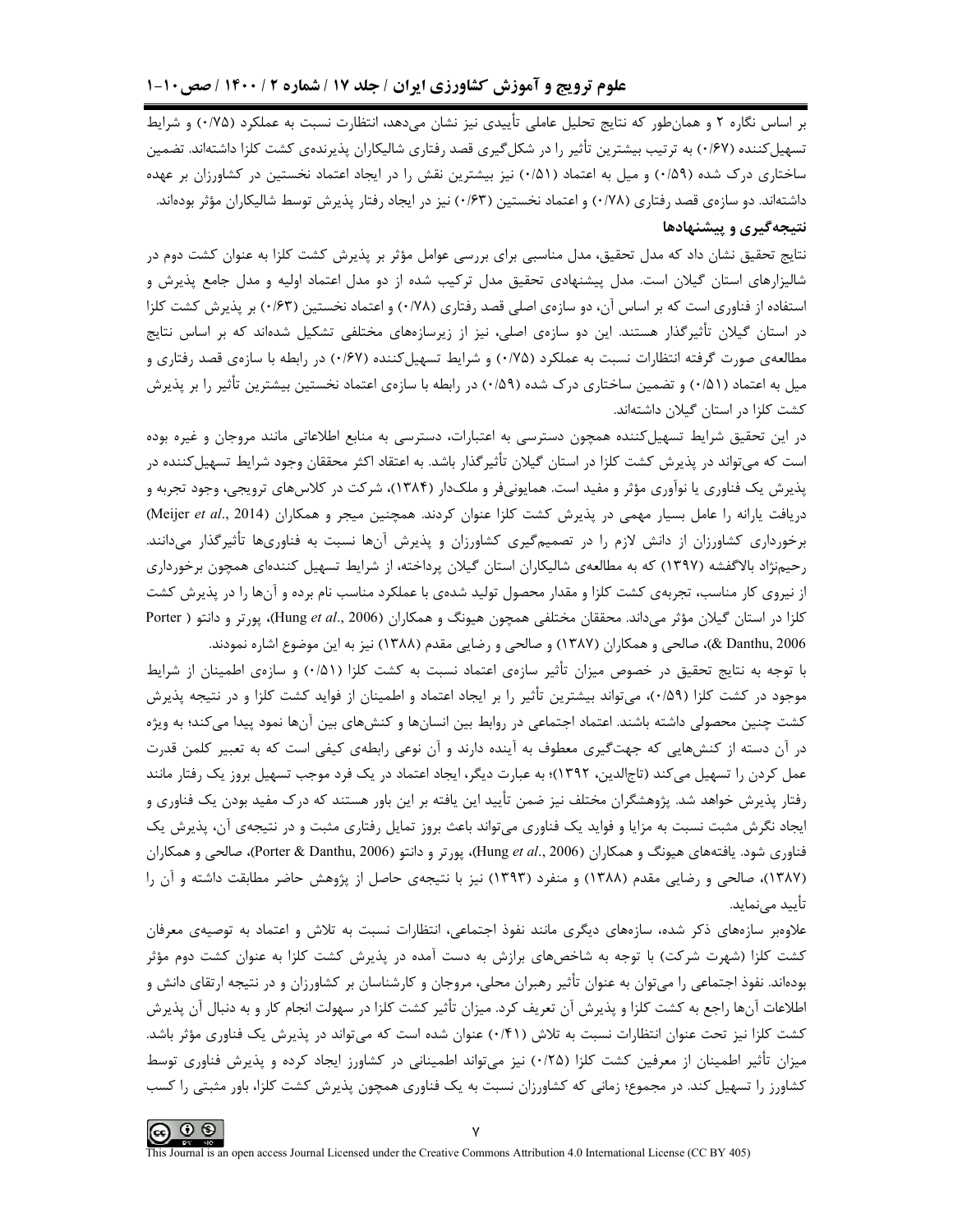کردند و از مزایای پذیرش آن اطمینان حاصل نمودند، نسبت به پذیرش تمایل بیشتری خواهند داشت. با توجه به یافتههای تحقیق و به منظور پذیرش بیشتر و پایدار کشت کلزا توسط شالیکاران استان گیلان، پیشنهادهای زیر ارائه میگردد: - بر اساس یافتههای تحقیق مشخص گردید اعتماد نخستین (۰/۶۳) بیشترین تأثیر را در پذیرش کشت کلزا توسط شالیکاران داشته است و یافتههای دیگر تحقیق مشخص کرد که شالیکاران گیلانی تحت تأثیر و نفوذ اجتماعی مروجان و رهبران محلیاند و به این افراد اعتماد دارند، توصیه میشود که به منظور افزایش اعتماد شالیکاران، دورههای آموزش ویژه و تخصصی در رابطه با کشت کلزا برای رهبران محلی در نظر گرفته شود تا ضمن ارتقای اعتماد کشاورزان از طریق رهبران و ریش سفیدان محلی به عنوان تسهیلگران آموزش کشاورزان بتوان آموزشهای مربوطه را ارائه داد.

- با توجه به یافتهی دیگر تحقیق در خصوص مؤثر بودن عوامل تسهیل کننده (۰/۶۷) در پذیرش کشت کلزا لازم است، حمایتهای اطلاعاتی و واگذاری تسهیلات بیشتر به کشاورزان صورت پذیرد. این مهم با حمایت بانکها، سازمانهای دولتی، خصوصی و حذف بسیاری از مقررات و ضوابط دستوپاگیر امکان پذیر خواهد بود.

- بر اساس یافتههای تحقیق، تضمین ساختاری درک شده (۵۹/۰)، دسترسی و اطمینان از تأمین نهادههای اولیه و دسترسی به بازار فروش مناسب میتواند در پذیرش کلزا به عنوان کشت دوم مؤثر باشد. پیشنهاد میشود که با ایجاد و تقویت تشکل تخصصی (همچون تعاونی کلزاکاران) شرایط مناسبی را برای شالیکاران جهت تأمین نهادهها و دسترسی به بازار فروش فراهم نمود.

## منابع

- آمار، ت.، باسط قرشی مینا آباد، م.، و باقری کودکانی، ص. (۱۳۹۲). بررسی عوامل مؤثر بر توسعه کشت دوم در شهرستان شفت. *مطالعات برنامه ریزی سکونت گاههای انسانی*، سال ۸، شماره ۲۳، صص ۱۰۲ - ۸۹.
- تاجالدین، م. ب. (۱۳۹۲). اعتماد اجتماعی و عوامل اجتماعی مؤثر در آن (مورد مطالعه: کارکنان دانشگاه آزاد اسلامی تهران شرق). فصلنامه مطالعات جامعه شناخته ايران، سال ٣، شماره ٨، صص ۴٢-٢١.
- راجرز، ا.، و شومیگر، ف. (۱۳۷۶). *رسانش نوآوریها: رهیافتی میان فرهنگی.* ترجمه: ع، کرمی، و فنایی، ا. شیراز: انتشارات دانشگاه شیراز.
- رحیمنژاد بالا گفشه، ز. (۱۳۹۷). بررسی عوامل مؤثر بر نگرش کشاورزان به پذیرش کشت کلزا به عنوان کشت دوم در شالیزارهای استان گیلان. پایاننامه کارشناسی ارشد رشته توسعه روستایی، دانشکده کشاورزی دانشگاه گیلان.
- سازمان مدیریت و برنامهریزی استان گیلان. (۱۳۹۹). سالنامه کشاورزی استان گیلان. قابل دسترس در آدرس اینترنتی: <http:// https://mpogl.ir>
- صالحی، س.، رضایی مقدم، ک.، و آجیلی، ع. (۱۳۸۷). کاربرد تکنولوژیهای نظارت عملکرد: الگویی برای کشاورزی پایدار. مجله علوم ترويج و آموزش كشاورزي ايران، جلد ۴، شماره ۱، صص ۳۲-۱۵.
- صالحی س.، و رضایی مقدم ک. (۱۳۸۸). نگرش و تمایل به کاربرد فناوریهای میزان متغیر خاکورزی: کاربرد مدل معادلات ساختاری. *مجله علوم کشاورزی ایران،* دوره ۴۰، شماره ۱، صص ۶۴-۵۱.
- صنایعی، ع.، و شافعی، ر. (۱۳۹۱). ارائه مدلی برای تحلیل و پیش بینی رفتار خرید مشتریها بر اساس تئوری کارکردی نگرش (مطالعه موردی صنعت خودرو ایران). *فصلنامه پژوهشنامه بازرگانی،* شماره ۶۲، صص ۱۹۲- ۱۵۳.
- قاسمی، و. (۱۳۸۹). *مدا<sub>ر</sub>سازی معادله ساختاری در پژوهش های اجتماعی با کاربرد Amos Graphics.* تهران: انتشارات جامعەشناسان.
	- کرباسی ع. ر.، محمد زاده، س. ح.، و هندیزاده ه. (۱۳۹۸). تحلیل عوامل مؤثر بر افزایش سطح زیر کشت کلزا در مناطق روستایی مورد: روستاهای استان خراسان رضوی*. فصلنامه اقتصاد فضا و توسعه روستایی،* جلد ۸، شماره ۳، صص  $.11Y-T-T$
- منفرد، ن. (۱۳۹۳). سازههای مؤثر بر نگرش و تمایل رفتاری کارشناسان سازمان جهاد کشاورزی استان بوشهر نسبت به کاربرد فناوری آبیاری. نشریه *علوم ترویج و آموزش کشاورزی ایران،* جلد ۱۰، شماره ۲، صص ۱۰۴-۹۱.



is Journal is an open access Journal Licensed under the Creative Commons Attribution 4.0 International License (CC BY 405)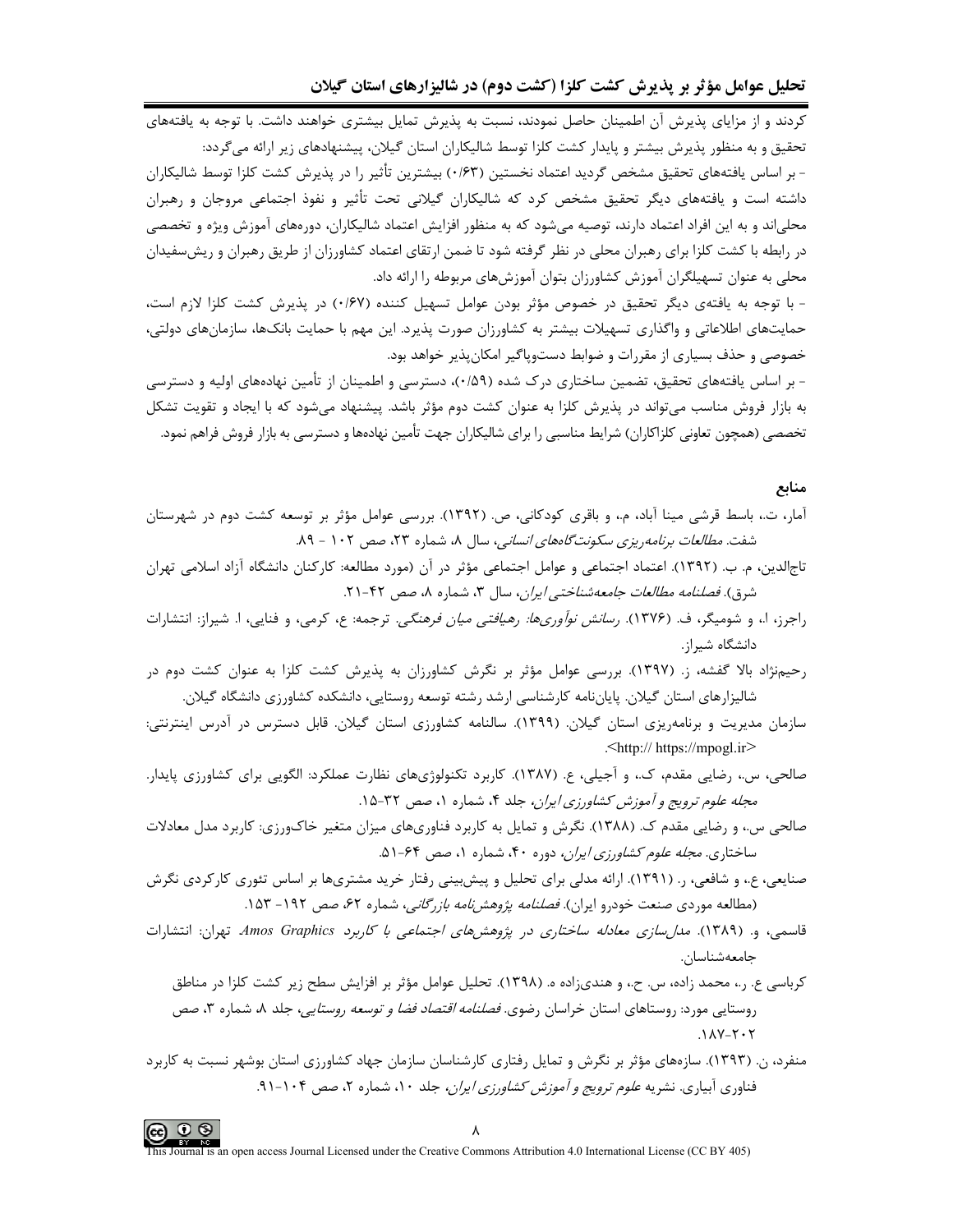.<br>نداف فهمیده، س.، اللهیاری، م. ص.، انصاری، م. ح.، و کاوسی کلاشمی، م. (۱۳۹۴). تحلیل آثار اقتصـادی- اجتمــاعی پــذیرش کشت دوم پس از برنج در شهرستان فومن*. فصلنامه تحقیقات غلات*، دوره ۵، شماره ۲، صص ۱۳۰-۱۲۱. .<br>همایونی فر، م.، و ملکدار، م. (۱۳۸۴). بررسی عوامل مؤثر بر توسعه کشت کلزا در استان مازندران. *فصلنامه پژوهشهای* اقتصادی، سال ۵، شماره ۴، صص ۱۲۲-۱۱۳.

- Ajzen, I. (1991). The theory of planned behavior. Organizational Behavior and Human Decision Processes, 50  $(2), 179-211.$
- Ajzen, I., and Fishbein, M. (1975). A bayesian analysis of attribution processes. Psychological Bulletin, 82 (2), 261-277.
- Ajzen, I., and Fishbein, M. (1980). Understanding attitudes and predicting social behavior. Englewood Cliffs. NJ: Prentice Hall. Available at: <http:// books.google.com/>.
- Food and Agricultural Organization (FAO). (2017). Food outlook: Biannual report on global food markets. FAO trade and markets division, Rome.
- Fishbein, M., Jaccard, J., Davidson, A. R., Ajzen, I., and Loken, B. (1980). Predicting and understanding family planning behaviors. Understanding attitudes and predicting social behavior. Available at: <https://nyuscolars.nyu.edu/en/publications/predicting>.
- Gu., J. C., Lee, S. C., and Suh, Y. H. (2009). Determinants of behavioral intention to mobile banking. Expert Systems with Applications, 36(9), 11605-11616.
- Hung, S., Chang, C., and Yu, T. (2006). Determinants of user acceptance of the e-government services: The case of online tax filing and payment system. Government. Information, Quarterly, 23(1), 97-122.
- Kim, G., Shin, B., and Lee, H. G. (2009). Understanding dynamics between initial trust and usage intentions of mobile banking. *Information Systems Journal*, 19(3), 283-311.
- Marangunic, N., and Granic, A. (2015). Technology acceptance model: A literature review from 1986 to 2013. Universal Access in the Information Society, 14(1), 81-95.
- Mc Knight, D. H., and Chervany, N. L. (2001). Trust and distrust definitions: One bite at a time. In R. Falcone., M. Singh and Y. H. Tan (Eds). Trust in Cyber-societies: integrating the human and artificial perspectives. PP. 27-54, Springer Publication.
- Meijer, S. S., Catacutan, D., Ajayi, O. C., and Nieuwenhuis M. (2014). The role of Knowledge, attitudes and perception in the uptake of agricultural and agroforestry innovations among smallholder farms in sub-Saharan Africa. International Journal of Agricultural Sustainability, 13(1), 40-54.
- Porter, C. E., and Donthu, N. (2006). Using the technology acceptance model to explain how attitudes determine internet usage: The role of perceived access barriers and demographics. Journal of Business. Research, 59(9), 999-1007.
- Venkatesh, V., Morris, M. G., Davis, G. B., and Davis, F. D. (2003). User acceptance of information technology: toward a unified view. Management Information System Quarterly, 27 (3), 425-478.

ന ഭ